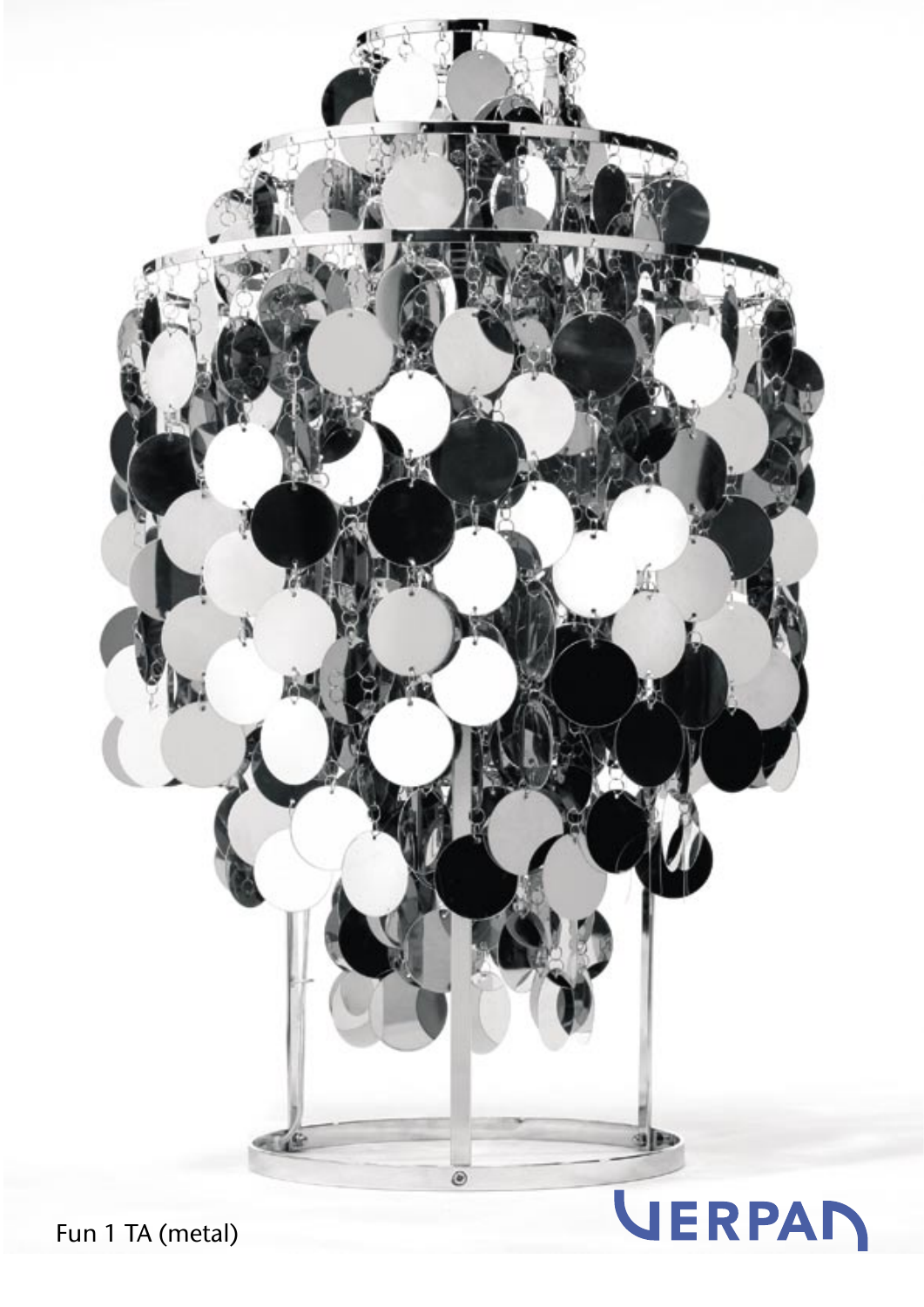

| <b>Title:</b>          | <b>Fun 1 TA (metal)</b>                                      |
|------------------------|--------------------------------------------------------------|
| <b>Designer:</b>       | Verner Panton                                                |
| <b>Year of design:</b> | 1964 (production: J. Luber)                                  |
| Re-issued 2004 by:     | VerPan ApS and the Verner Panton Estate (Basel, Switzerland) |



| Height:   | $65 \text{ cm}$     |
|-----------|---------------------|
| Diameter: | $40 \, \mathrm{cm}$ |

| <b>Description:</b>    | Table light. Frame with three rings from which the shell chains<br>are suspended.<br>The discs hangs in small rings that are suspended from each<br>other in a chain like manner. The bulb is hidden in the inside of<br>the lamp. |
|------------------------|------------------------------------------------------------------------------------------------------------------------------------------------------------------------------------------------------------------------------------|
| <b>Current / Bulb:</b> | 220V F27 max, 60 Watt                                                                                                                                                                                                              |
| <b>Fitting:</b>        | Black fabric safety cord measuring 4 meter / 150"                                                                                                                                                                                  |
| <b>Approvals:</b>      | $CE - UL - lapanese$                                                                                                                                                                                                               |
| Packaging:             | $0,18$ cbm. $/11$ kos.                                                                                                                                                                                                             |



 $\texttt{V} \ \texttt{E} \ \texttt{R} \ \texttt{P} \ \texttt{A} \ \texttt{N} \quad \texttt{A} \ \texttt{P} \ \texttt{S}$  $\begin{array}{c} \texttt{IN} \; \texttt{D} \; \texttt{U} \; \texttt{S} \; \texttt{T} \; \texttt{R} \; \texttt{I} \; \texttt{V} \; \texttt{E} \; \texttt{J} \quad \texttt{8} \end{array}$ DK-8740 BRAEDSTRUP TEL +45 76 58 18 82 FAX +45 76 58 18 19  $\mathsf{info} \otimes \mathsf{verpan\_dk}$  $\mathbf{w}\;\mathbf{w}\;\mathbf{w}\;.\;\mathbf{v}\;\mathsf{e}\;\mathsf{r}\;\mathsf{p}\;\mathsf{a}\;\mathsf{n}\;.\;\mathsf{d}\;\mathsf{k}$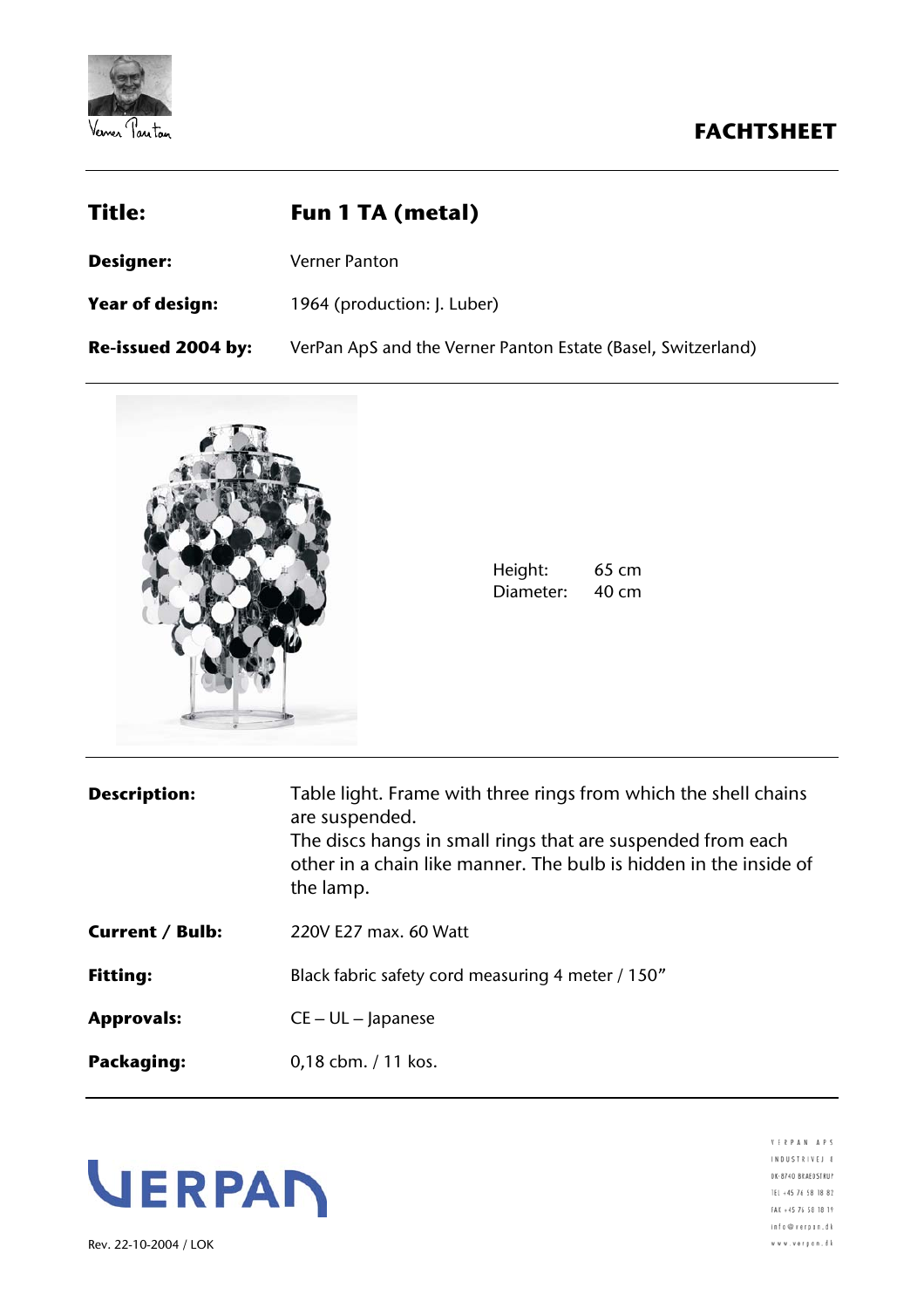



Fun 2 TA (metal)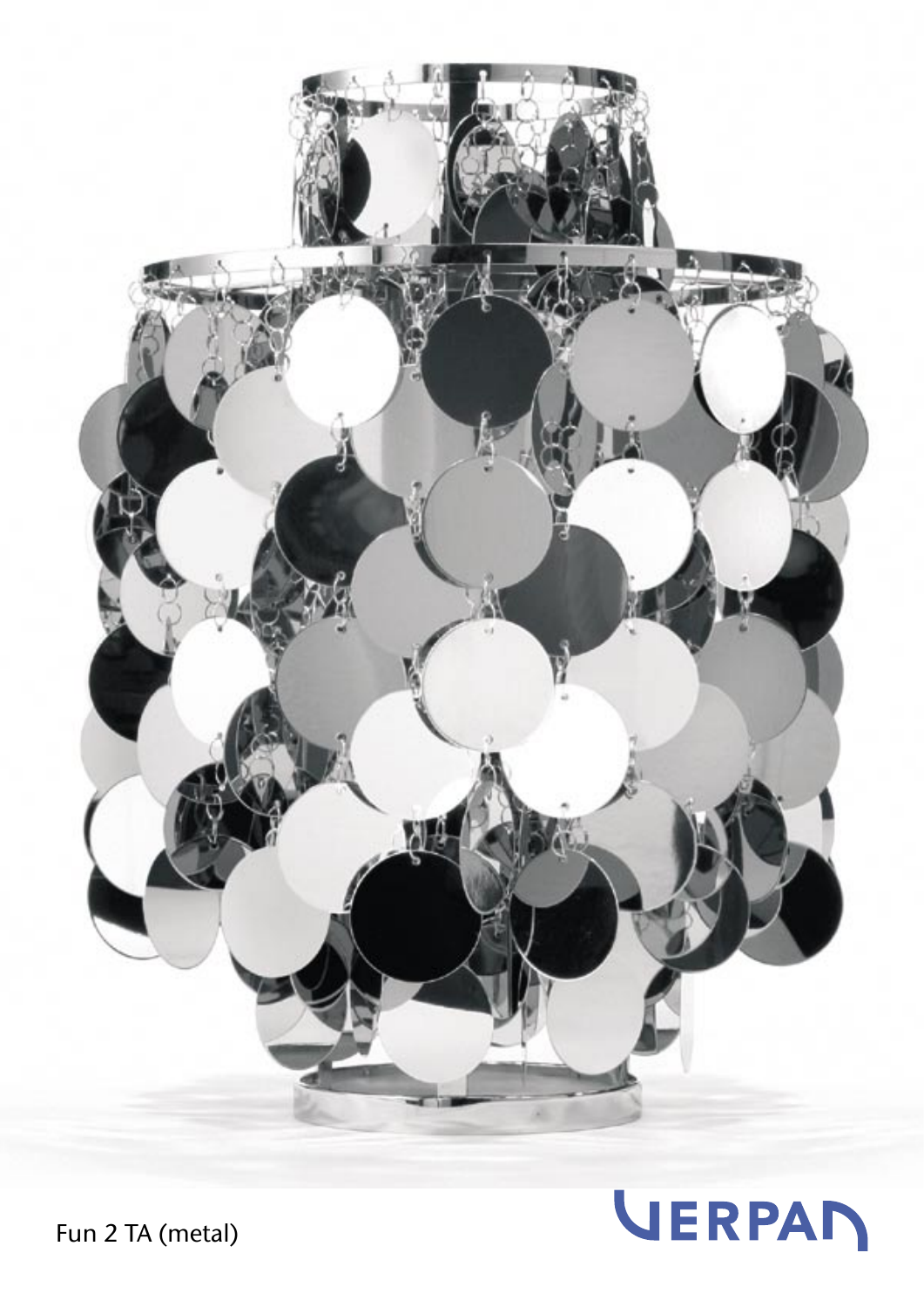

| <b>Title:</b>          | <b>Fun 2 TA (metal)</b>                                      |
|------------------------|--------------------------------------------------------------|
| <b>Designer:</b>       | Verner Panton                                                |
| <b>Year of design:</b> | 1964 (production: J. Luber)                                  |
| Re-issued 2004 by:     | VerPan ApS and the Verner Panton Estate (Basel, Switzerland) |



| Height:   | 43 cm |
|-----------|-------|
| Diameter: | 27 cm |

| <b>Description:</b>    | Table light. Frame with two rings from which the shell chains are<br>suspended.<br>The Discs hangs in small rings that are suspended from each<br>other in a chain like manner. The bulb is hidden in the inside of<br>the lamp. |
|------------------------|----------------------------------------------------------------------------------------------------------------------------------------------------------------------------------------------------------------------------------|
| <b>Current / Bulb:</b> | 220V E27 max. 60 Watt                                                                                                                                                                                                            |
| <b>Fitting:</b>        | Black fabric safety cord measuring 4 meter / 150"                                                                                                                                                                                |
| <b>Approvals:</b>      | $CE - UL -$ Japanese                                                                                                                                                                                                             |
| Packaging:             | $0.05$ cbm. $/5$ kos.                                                                                                                                                                                                            |



 $\texttt{V} \ \texttt{E} \ \texttt{R} \ \texttt{P} \ \texttt{A} \ \texttt{N} \quad \texttt{A} \ \texttt{P} \ \texttt{S}$  $\begin{array}{c} \texttt{ \textbf{1} \textbf{N} \textbf{D} \textbf{U} \textbf{S} \textbf{T} \textbf{R} \textbf{I} \textbf{V} \textbf{E} \textbf{J} \textbf{B} \end{array}$ DK-8740 BRAEDSTRUP TEL +45 76 58 18 82 FAX +45 76 58 18 19  $\mathsf{info} \otimes \mathsf{verpan\_dk}$  $\mathbf{w}\;\mathbf{w}\;\mathbf{w}\;.\;\mathbf{v}\;\mathsf{e}\;\mathsf{r}\;\mathsf{p}\;\mathsf{a}\;\mathsf{n}\;.\;\mathsf{d}\;\mathsf{k}$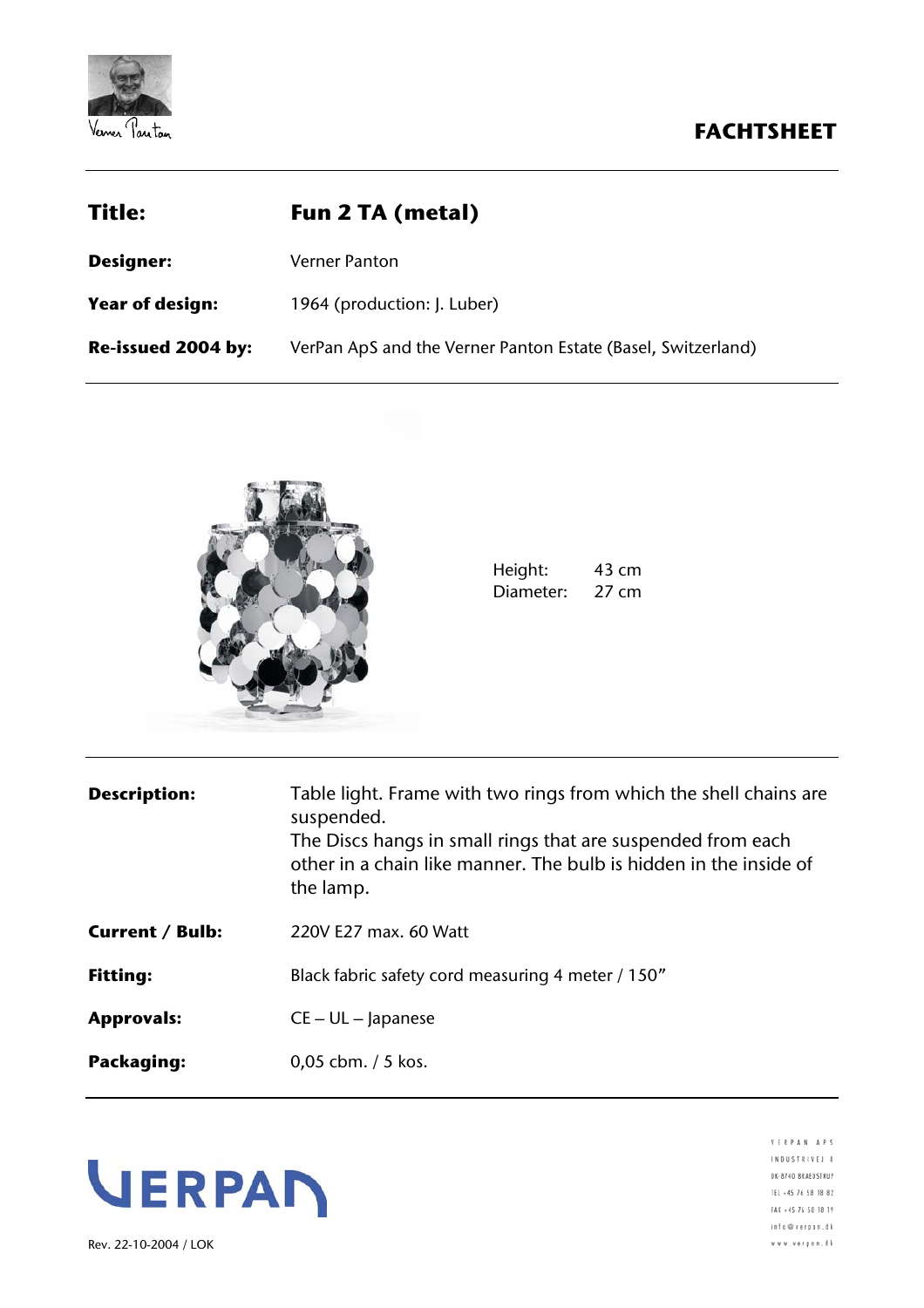